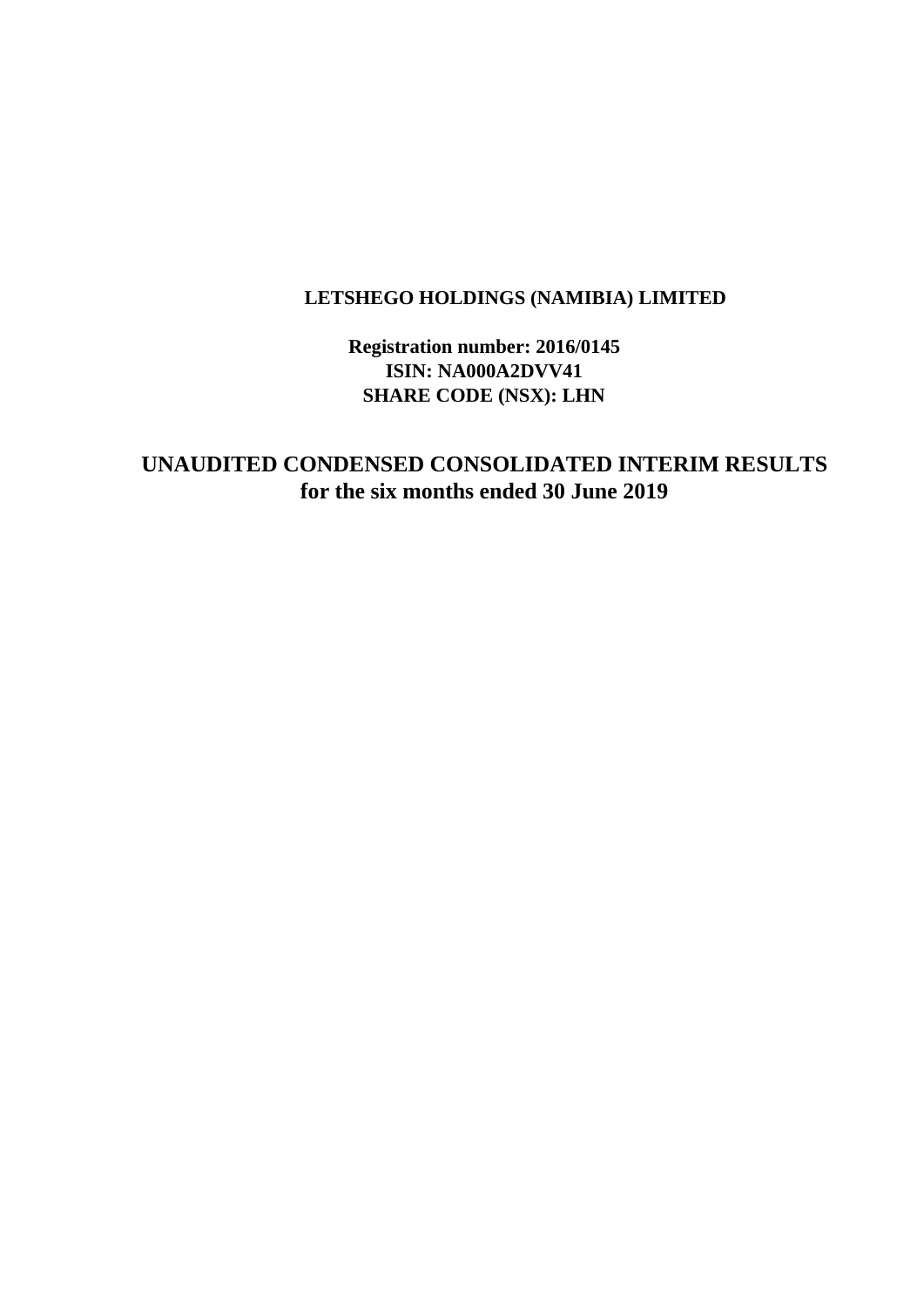### **LETSHEGO HOLDINGS (NAMIBIA) LIMITED**

Incorporated in the Republic of Namibia Registration Number 2016/0145 ISIN: NA000A2DVV41 SHARE CODE (NSX): LHN



### **UNAUDITED CONDENSED CONSOLIDATED INTERIM RESULTS FOR THE SIX MONTHS ENDED 30 JUNE 2019**

The Board of Directors of Letshego Holdings (Namibia) Limited ("LHN/the Group") is pleased to present an extract of the unaudited consolidated results for the half year ended 30 June 2019.

## **MOBILISING OUR INCLUSIVE FINANCE AGENDA**

Against the backdrop of a challenging and increasingly competitive environment, the Group continues to work towards its diversification agenda and becoming a leading inclusive finance group.

### **FINANCIAL HIGHLIGHTS (HALF YEAR 2019 AGAINST HALF YEAR 2018)**

- Total revenue increased by 4% (2018: 17%), and Advances to customers grew by 7% (2018: 11%).
- Staff and operational expenses increased by 7% (2018: 26%), reflecting investments in people and platforms.
- Cost to income ratio marginally increased to 24.1% from 23.6% in 2018, driven by capacity investments against compressing margins.
- Impairment charge for the period was NAD9.9m (2018: NAD2.3m), translating to a loan loss ratio (against average gross advances) of 0.4% (2018:  $0.1\%$ ).
- Profit after tax was NAD235m (2018: NAD230m), an increase of 2% (2018: 34%).
- Return on average equity was 17.4% (2018: 21.1%) and Return on average assets was 15% (2018: 16%).
- Earnings and headline earnings per share of 47 cents (2018: 46 cents) were achieved, an increase of 2% (2018: 34%).
- As per existing dividend practice, no interim dividend is being declared.

#### *Embrace financial inclusion:* **KEY HIGHLIGHTS OF PROGRESS WITH DELIVERY OF THE STRATEGIC AGENDA DURING THE YEAR INCLUDE:**<br>Furthered financial inclusions We are pleased with the progress made towards embedding our LetsGo transactional and savings offerings to

| етогасе таанстителизит.             | we are preased with the progress made towards emociding our EctsGo transactional and savings offerings to<br>complement our existing lending solutions. We continued to drive marketing strategies in support of our LetsGo<br>omni-channel solution and this has given traction to our deposit mobilisation agenda.                                                                                                                                                                                                                                          |
|-------------------------------------|---------------------------------------------------------------------------------------------------------------------------------------------------------------------------------------------------------------------------------------------------------------------------------------------------------------------------------------------------------------------------------------------------------------------------------------------------------------------------------------------------------------------------------------------------------------|
| Grow the franchise:                 | Over the past six months, we have expanded our banking capabilities by establishing an access point in Mondesa,<br>Swakopmund and we are now poised to offer full banking services in three branches countrywide. The rest of our<br>existing footprint will be upgraded in the impending future as we accelerate our diversification strategy.                                                                                                                                                                                                               |
| <b>Enhance customer experience:</b> | To remain relevant, we continued to focus on improving the lives of our customers by re-engineering our internal<br>processes and exploring strategic partnerships which will enhance our customer value proposition.                                                                                                                                                                                                                                                                                                                                         |
| Embed the future capability model:  | During the period under review, we have made necessary investments in our human capital to ensure that we are<br>geared to deliver an excellent service to our customers. We continued to strengthen our internal control environment<br>in an effort to mitigate operational risks and maintain the quality of our portfolio. As a strategic enabler, we continue<br>to invest in technology solutions as we adopt a "phygital" business model to serve our customers at lower cost by<br>blending digital innovations into physical processes and channels. |

### **PROSPECTS**

While the economic conditions are expected to remain challenging over the medium term, we will continue to focus on expanding our product offerings in line with our inclusive finance agenda and playing our part in supporting economic recovery and resilience. This will be developed and deployed in the context of the new Micro Lending Act, which is now effective and has implications going forward for yields in the Letshego micro lending business.

Customer centricity and robust risk management remain priorities for Letshego. As such, we are confident that our technology-driven approach will yield sustainable value for our shareholders. The Board will continue to deploy strategies that protect the Group and its stakeholders to deliver value to all. This includes re-balancing Letshego Holdings Namibia's leverage through capital management strategies, fund-raising from local debt providers and "sticky" retail deposit-mobilisation.

I would like to take this opportunity to extend my profound appreciation to our customers and our committed team members driving the Letshego brand, who have believed in the Company for the past 20 years. Our strategic business partners have been supportive - we express our appreciation to them for enabling risk-managed growth. Our appreciation also extends to our regulators for their guidance, affording us licence to operate, and for their continued oversight.

### **DIVIDEND**

As per existing dividend practice, no interim dividend is being declared.

For and on behalf of the Board of Directors:

**Maryvonne Palanduz Ester Kali**

**Windhoek, 02 September 2019**

Chairperson Chief Executive Officer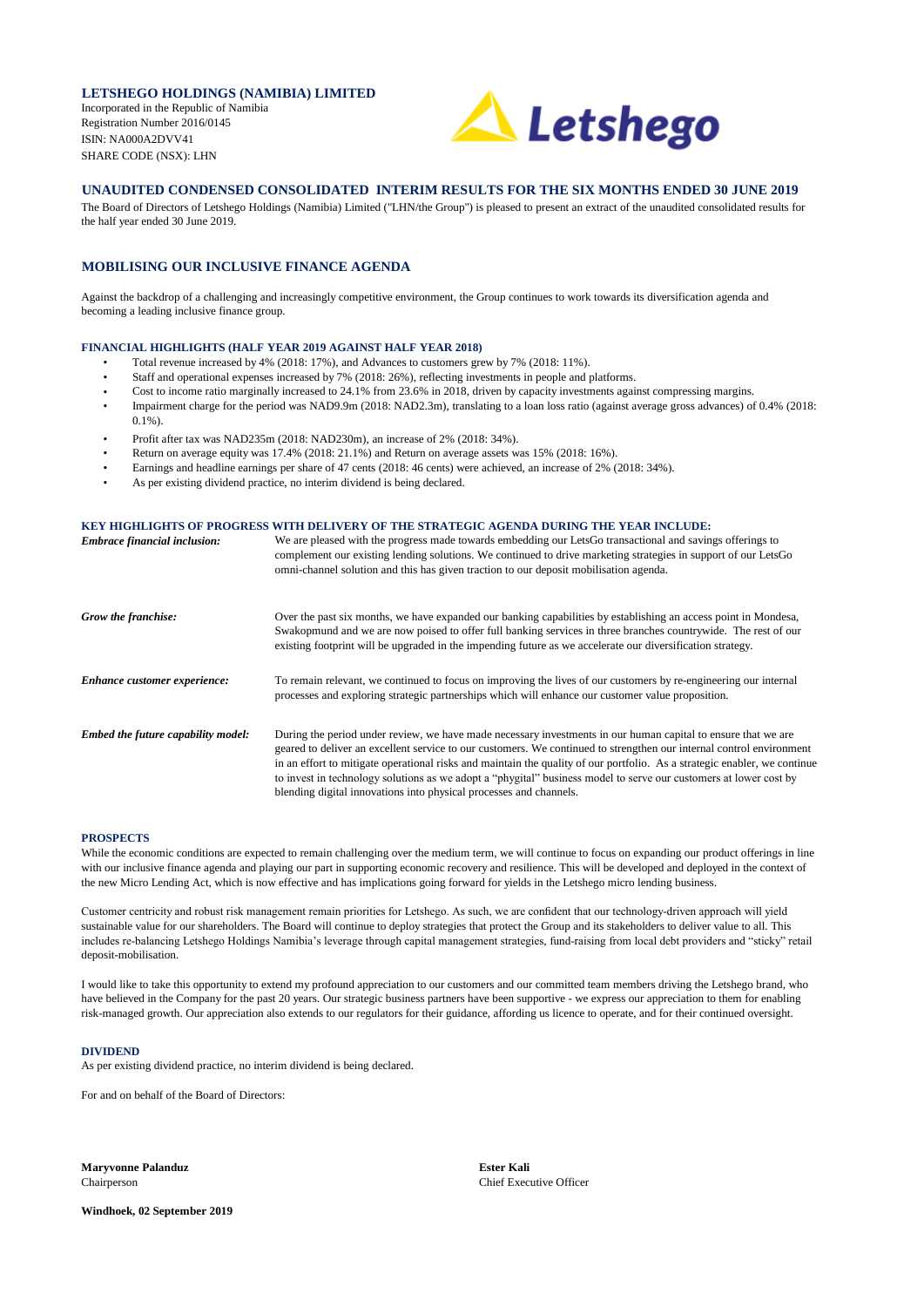# **COMPANY INFORMATION**

| Registration number:       | 2016/0145                                     |
|----------------------------|-----------------------------------------------|
| Registered address:        | 18 Schwerinsburg Street                       |
|                            | PO Box 11600                                  |
|                            | Windhoek, Namibia                             |
| Company Secretary:         | <b>Bonsai Secretarial Compliance Services</b> |
|                            | PO Box 90757                                  |
|                            | Windhoek, Namibia                             |
| Auditor:                   | <b>PricewaterhouseCoopers</b>                 |
|                            | PO Box 1571                                   |
|                            | Windhoek, Namibia                             |
| Sponsoring Broker:         | <b>IJG</b> Securities (Pty) Ltd               |
|                            | PO Box 186                                    |
|                            | Windhoek, Namibia                             |
| <b>Transfer Secretary:</b> | Transfer Secretaries (Pty) Ltd                |
|                            | PO Box 2401                                   |
|                            | Windhoek, Namibia                             |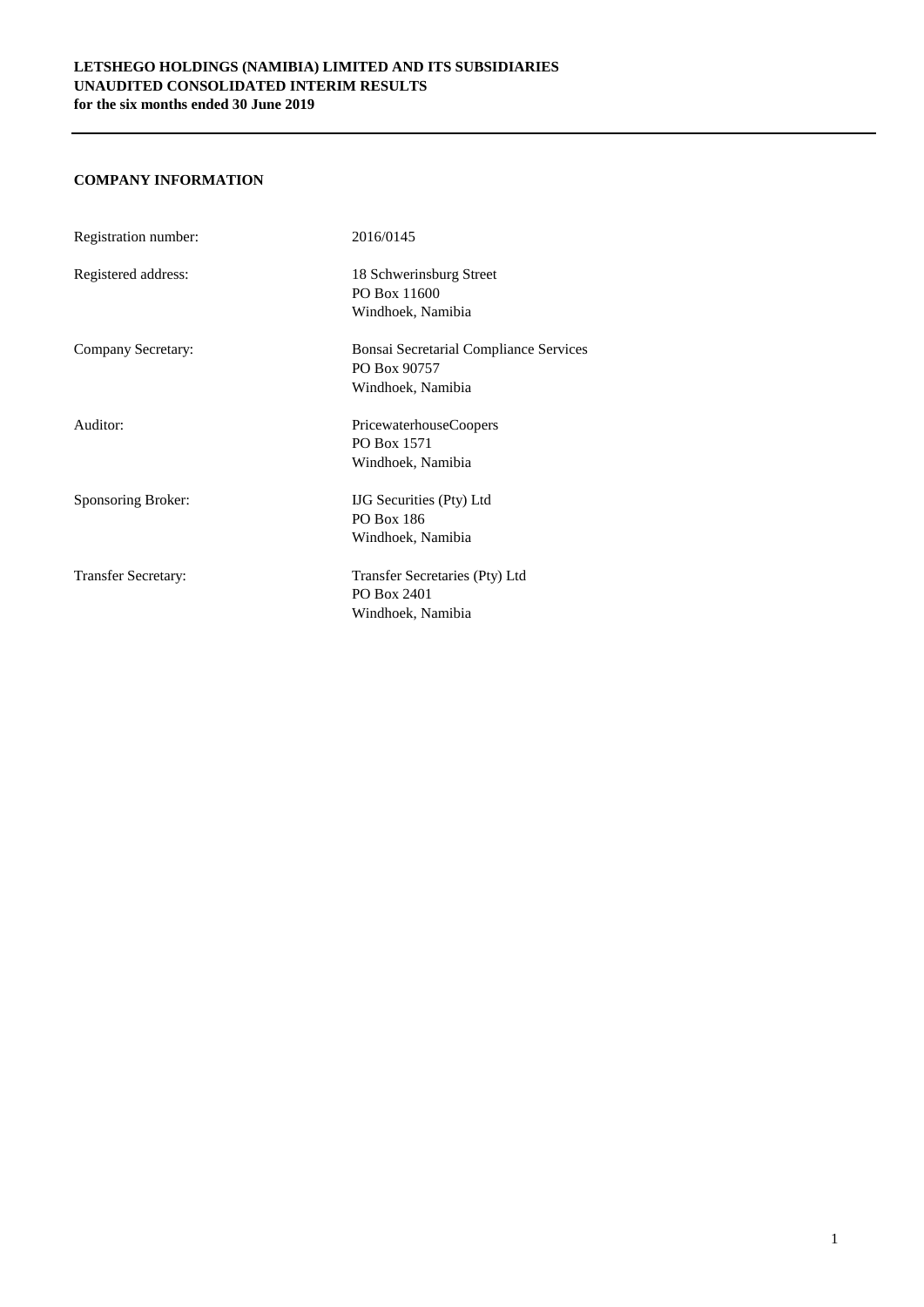### **LETSHEGO HOLDINGS (NAMIBIA) LIMITED AND ITS SUBSIDIARIES CONDENSED CONSOLIDATED STATEMENT OF FINANCIAL POSITION AS AT 30 JUNE 2019**

|                                                                   |                |          | 30 Jun 2019<br>(Unaudited) | 30 Jun 2018<br>(Unaudited) | 31 Dec 2018<br>(Audited) |
|-------------------------------------------------------------------|----------------|----------|----------------------------|----------------------------|--------------------------|
|                                                                   | <b>Note</b>    | % change | <b>NAD'000</b>             | <b>NAD'000</b>             | <b>NAD'000</b>           |
| <b>ASSETS</b>                                                     |                |          |                            |                            |                          |
| Cash and cash equivalents                                         | 1              |          | 213,107                    | 396,422                    | 750,860                  |
| Other receivables                                                 | $\overline{2}$ |          | 126,590                    | 144,131                    | 131,288                  |
| Advances to customers                                             | 3              | 7%       | 2,662,740                  | 2,500,029                  | 2,555,622                |
| Property and equipment                                            | 4              |          | 29,601                     | 10,357                     | 9,644                    |
| Deferred taxation                                                 |                |          |                            |                            |                          |
| Current taxation                                                  |                |          | 22,638                     | 14,589                     | 22,347                   |
| <b>Total assets</b>                                               |                |          | 3,054,676                  | 3,065,528                  | 3,469,761                |
| <b>LIABILITIES AND EQUITY</b>                                     |                |          |                            |                            |                          |
| <b>Liabilities</b>                                                |                |          |                            |                            |                          |
| Trade and other payables                                          | 5              |          | 54,877                     | 44,351                     | 50,907                   |
| Lease liabilities                                                 | 6              |          | 12,280                     |                            |                          |
| Deferred taxation                                                 |                |          | 4,199                      | 2,779                      | 4,301                    |
| <b>Borrowings</b>                                                 | 7              |          | 233,574                    | 138,144                    | 341,051                  |
| Intercompany payables                                             | 8              |          | 110,022                    | 59,001                     | 123,399                  |
| Deposits due to customers                                         | 9              |          | 14,150                     | 40,801                     | 74,749                   |
| <b>Total liabilities</b>                                          |                |          | 429,102                    | 285,076                    | 594,407                  |
|                                                                   |                |          |                            |                            |                          |
| Shareholders' equity                                              |                |          |                            |                            |                          |
| Share capital                                                     | 10             |          | 100                        | 100                        | 100                      |
| Retained earnings                                                 |                |          | 1,243,324                  | 965,573                    | 1,162,815                |
| Capital reorganisation reserve                                    |                |          | 701,024                    | 701,024                    | 701,024                  |
| Equity settled share based payment reserve                        |                |          | 1.599                      | 1.617                      | 1,072                    |
| Total equity attributable to equity holders of the parent company |                |          | 1,946,047                  | 1,668,314                  | 1,865,011                |
| Non-controlling interests                                         |                |          | 679,527                    | 1,112,138                  | 1,010,343                |
| <b>Total shareholders' equity</b>                                 |                |          | 2,625,574                  | 2,780,452                  | 2,875,354                |
| <b>Total liabilities and equity</b>                               |                |          | 3.054.676                  | 3,065,528                  | 3,469,761                |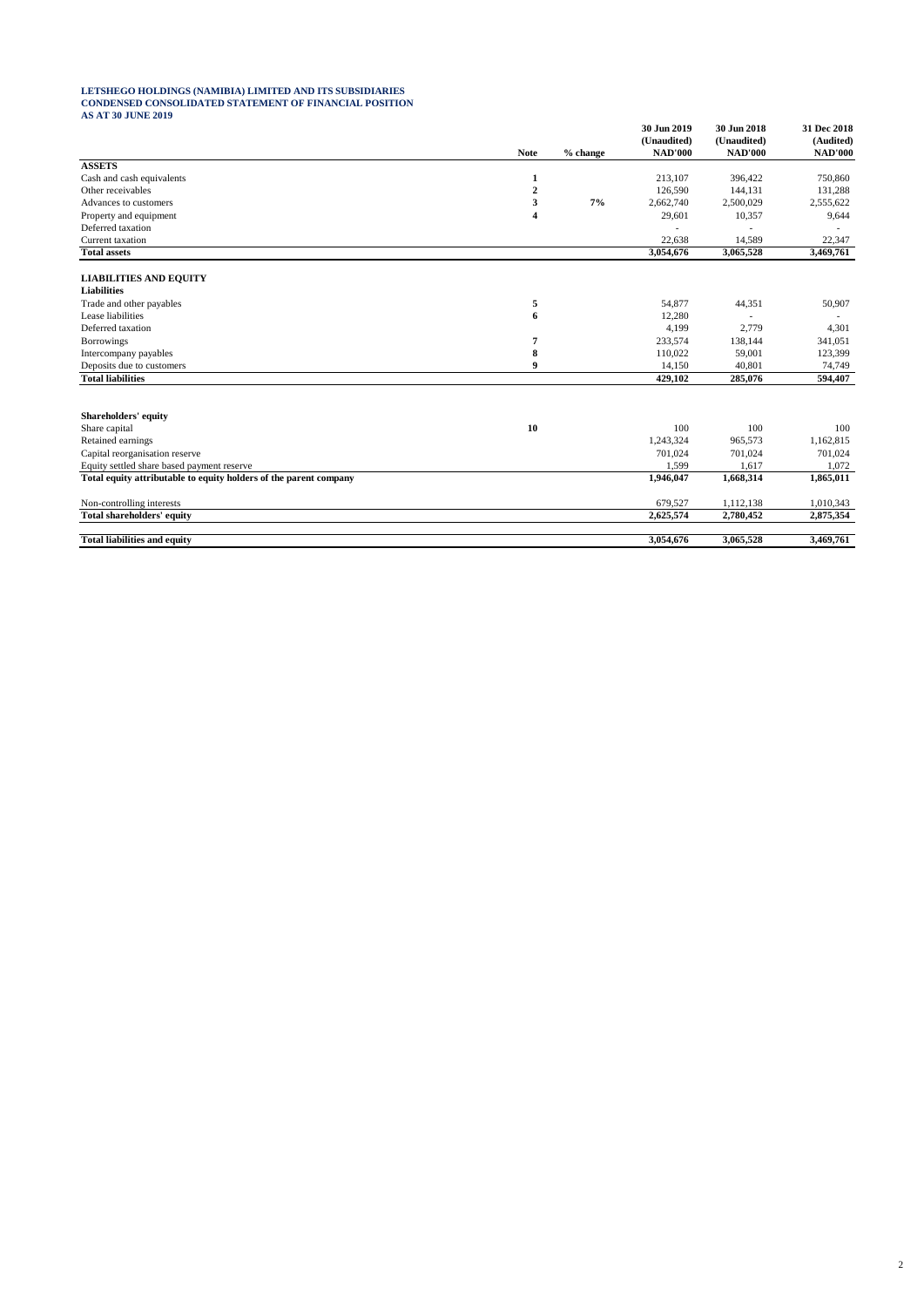### **LETSHEGO HOLDINGS (NAMIBIA) LIMITED AND ITS SUBSIDIARIES CONDENSED CONSOLIDATED STATEMENT OF COMPREHENSIVE INCOME FOR THE PERIOD ENDED 30 JUNE 2019**

|                                                                         |             |          | Six months ended |                            | <b>Year ended</b>        |
|-------------------------------------------------------------------------|-------------|----------|------------------|----------------------------|--------------------------|
|                                                                         |             |          | 30 Jun 2019      | 30 Jun 2018<br>(Unaudited) | 31 Dec 2018<br>(Audited) |
|                                                                         | <b>Note</b> |          | (Unaudited)      |                            |                          |
|                                                                         |             | % change | <b>NAD'000</b>   | <b>NAD'000</b>             | <b>NAD'000</b>           |
| Interest income                                                         | 11          | 3%       | 300,714          | 293.337                    | 596,693                  |
| Credit impairment release / (charge)                                    | 16          |          | (9,867)          | (2,280)                    | (18,226)                 |
| <b>Interest after impairment</b>                                        |             |          | 290,847          | 291,057                    | 578,467                  |
| Other interest income                                                   | 11          |          | 15,707           | 8,333                      | 21,465                   |
| Interest expense                                                        | 12          |          | (21.077)         | (23,569)                   | (32, 866)                |
| Net interest income after impairment                                    |             | 4%       | 285,477          | 275,821                    | 567,066                  |
| Fee income                                                              |             |          | 850              | 603                        | 1,176                    |
| Other operating income                                                  | 13          |          | 130,458          | 128,386                    | 255,340                  |
| Employee benefits                                                       | 14          |          | (29.925)         | (23,994)                   | (49, 263)                |
| Other operating expenses                                                | 15          |          | (72, 756)        | (72, 130)                  | (145, 936)               |
| Operating profit before taxation                                        |             | 2%       | 314,104          | 308,686                    | 628,383                  |
| Taxation                                                                |             |          | (79, 026)        | (78,673)                   | (159, 510)               |
| Profit for the period                                                   |             | 2%       | 235,078          | 230,013                    | 468,873                  |
| Other comprehensive income, net of tax                                  |             |          |                  |                            | ٠                        |
| Total comprehensive income for the period                               |             |          | 235,078          | 230,013                    | 468,873                  |
| Weighted average number of shares in issue during the period (millions) |             |          | 500              | 500                        | 500                      |
| Basic earnings per share (cents)                                        |             |          | 47               | 46                         | 94                       |
| Basic earnings per share - diluted (cents)                              |             |          | 47               | 46                         | 94                       |
| Headline earnings per share (cents)                                     |             |          | 47               | 46                         | 94                       |
| Headline earnings per share - diluted (cents)                           |             |          | 47               | 46                         | 94                       |
| <b>RATIOS</b>                                                           |             |          |                  |                            |                          |
|                                                                         |             |          | 30 Jun 2019      | 30 Jun 2018                | 31 Dec 2018              |
|                                                                         |             |          | (Unaudited)      | (Unaudited)                | (Audited)                |
| Return on average assets (%)                                            |             |          | 15.4%            | 16.1%                      | 14.7%                    |

Let the common and the common service of the common service of the common service of the common service of the common service of the common service of the common service of the common service of the common service of the

# **CAPITAL ADEQUACY**

| Consolidated group capital adequacy |       |        |       |
|-------------------------------------|-------|--------|-------|
| Tier 1                              | 75.0% | 66.1%  | 68.7% |
| Tier 2                              | 20.1% | 36.6%  | 26.5% |
| Total                               | 95.1% | 102.7% | 95.2% |
|                                     |       |        |       |
| Tier 1 leverage ratio               | 67.8% | 58.4%  | 59.8% |

Return on average equity (%) 20.1% 20.1% 20.1% 20.1% 20.1% 20.1% 20.1% 20.1% 20.1% 20.1% 20.1% 20.1% 20.1% 20.1% Cost to income (%) 24.1% 23.6% 23.2%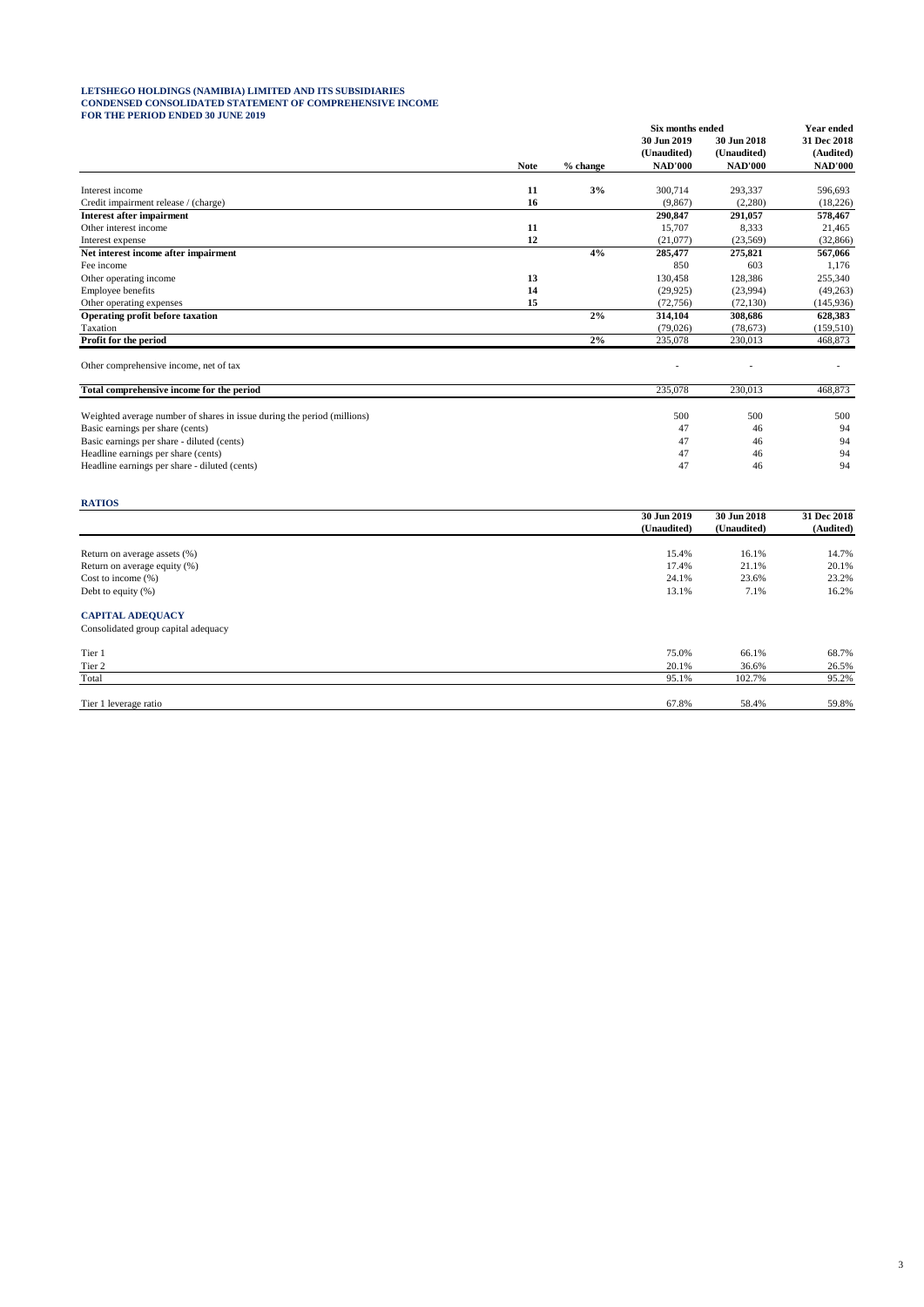### **LETSHEGO HOLDINGS (NAMIBIA) LIMITED AND ITS SUBSIDIARIES CONDENSED CONSOLIDATED STATEMENT OF CHANGES IN EQUITY FOR THE PERIOD ENDED 30 JUNE 2019**

| FOR THE PERIOD ENDED 50 JUNE 2019                                |           | Share capital<br><b>NAD'000</b> | <b>Equity settled</b><br>share based<br>payment<br>reserve<br><b>NAD'000</b> | earnings<br><b>NAD'000</b> | Capital<br>Retained reorganisation<br>reserve<br><b>NAD'000</b> | Ordinary<br>shareholders'<br>reserve<br><b>NAD'000</b> | Non-controlling<br>interest*<br><b>NAD'000</b> | <b>Total equity</b><br><b>NAD'000</b> |
|------------------------------------------------------------------|-----------|---------------------------------|------------------------------------------------------------------------------|----------------------------|-----------------------------------------------------------------|--------------------------------------------------------|------------------------------------------------|---------------------------------------|
| <b>Balance as at 1st January 2018</b>                            |           | 100                             | 1,971                                                                        | 873,985                    | 701,024                                                         | 1,577,080                                              | 215,085                                        | 1,792,165                             |
| IFRS 9 adjustment to retained earnings                           |           |                                 |                                                                              | (4,945)                    |                                                                 | (4,945)                                                |                                                | (4,945)                               |
| Total comprehensive income for the period                        |           |                                 |                                                                              |                            |                                                                 |                                                        |                                                |                                       |
| Profit and total comprehensive income for the period             |           |                                 |                                                                              | 230,013                    |                                                                 | 230,013                                                |                                                | 230,013                               |
| Ordinary share dividend paid                                     | (Note 21) |                                 |                                                                              | (96,000)                   |                                                                 | (96,000)                                               |                                                | (96,000)                              |
| Preference share dividend paid                                   | (Note 21) |                                 |                                                                              | (37, 480)                  |                                                                 | (37, 480)                                              |                                                | (37, 480)                             |
| Preference shares issued                                         |           |                                 |                                                                              | $\overline{\phantom{a}}$   |                                                                 |                                                        | 897,053                                        | 897,053                               |
| Transactions with equity holders, recorded directly<br>in equity |           |                                 |                                                                              |                            |                                                                 |                                                        |                                                |                                       |
| Share based payment transactions                                 |           | $\overline{\phantom{a}}$        | (354)                                                                        | ٠                          |                                                                 | (354)                                                  |                                                | (354)                                 |
| Balance as at 30 June 2018                                       |           | 100                             | 1,617                                                                        | 965,573                    | 701,024                                                         | 1,668,314                                              | 1,112,138                                      | 2,780,452                             |
| IFRS 9 adjustment to retained earnings                           |           |                                 |                                                                              | 8,899                      |                                                                 | 8,899                                                  |                                                | 8,899                                 |
| Total comprehensive income for the period                        |           |                                 |                                                                              |                            |                                                                 |                                                        |                                                |                                       |
| Profit and total comprehensive income for the period             |           |                                 |                                                                              | 238,860                    |                                                                 | 238,860                                                |                                                | 238,860                               |
| Ordinary share dividend paid                                     |           |                                 |                                                                              |                            |                                                                 |                                                        |                                                |                                       |
| Preference share dividend paid                                   |           |                                 |                                                                              | (50, 517)                  |                                                                 | (50,517)                                               |                                                | (50,517)                              |
| Preference shares redeemed                                       |           |                                 |                                                                              |                            |                                                                 |                                                        | (101,795)                                      | (101,795)                             |
| Transactions with equity holders, recorded directly in equity    |           |                                 |                                                                              |                            |                                                                 |                                                        |                                                |                                       |
| Share based payment transactions                                 |           |                                 | (545)                                                                        |                            |                                                                 | (545)                                                  |                                                | (545)                                 |
| <b>Balance as at 31 December 2018</b>                            |           | 100                             | 1.072                                                                        | 1,162,815                  | 701,024                                                         | 1,865,011                                              | 1,010,343                                      | 2,875,354                             |
| Total comprehensive income for the period                        |           |                                 |                                                                              |                            |                                                                 |                                                        |                                                |                                       |
| Profit and total comprehensive income for the period             |           |                                 |                                                                              | 235,078                    |                                                                 | 235,078                                                |                                                | 235,078                               |
| Ordinary share dividend paid                                     | (Note 21) |                                 |                                                                              | (117,500)                  |                                                                 | (117,500)                                              |                                                | (117,500)                             |
| Preference share dividend paid                                   | (Note 21) |                                 |                                                                              | (37,069)                   |                                                                 | (37,069)                                               |                                                | (37,069)                              |
| Preference shares issued                                         |           |                                 |                                                                              |                            |                                                                 |                                                        |                                                |                                       |
| Preference shares redeemed                                       |           |                                 |                                                                              |                            |                                                                 | $\overline{\phantom{a}}$                               | (330, 816)                                     | (330, 816)                            |
| Transactions with equity holders, recorded directly              |           |                                 |                                                                              |                            |                                                                 |                                                        |                                                |                                       |
| in equity                                                        |           |                                 |                                                                              |                            |                                                                 |                                                        |                                                |                                       |
| Share based payment transactions                                 |           |                                 | 527                                                                          |                            |                                                                 | 527                                                    |                                                | 527                                   |
| Balance as at 30 June 2019                                       |           | 100                             | 1,599                                                                        | 1,243,324                  | 701,024                                                         | 1,946,047                                              | 679,527                                        | 2,625,574                             |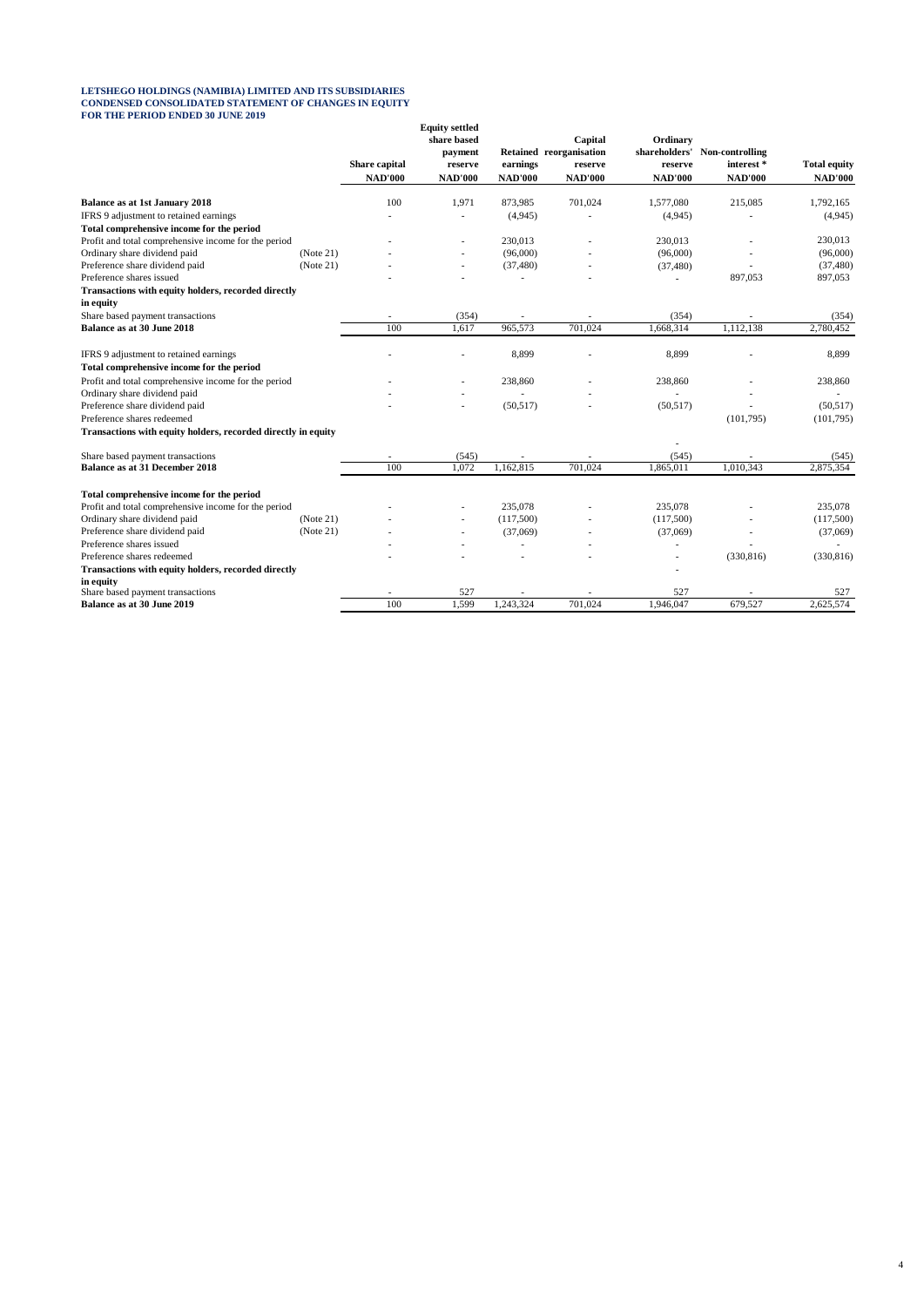### **LETSHEGO HOLDINGS (NAMIBIA) LIMITED AND ITS SUBSIDIARIES CONDENSED CONSOLIDATED STATEMENT OF CASH FLOWS FOR THE PERIOD ENDED 30 JUNE 2019**

|                                                                                                                |             | <b>Six months ended</b> |                    | <b>Year ended</b>        |
|----------------------------------------------------------------------------------------------------------------|-------------|-------------------------|--------------------|--------------------------|
|                                                                                                                |             | 30 Jun 2019             | 30 Jun 2018        | 31 Dec 2018<br>(Audited) |
|                                                                                                                |             | (Unaudited)             | (Unaudited)        |                          |
|                                                                                                                | <b>Note</b> | <b>NAD'000</b>          | <b>NAD'000</b>     | <b>NAD'000</b>           |
| <b>CASH FLOWS FROM OPERATING ACTIVITIES</b>                                                                    |             |                         |                    |                          |
| <b>Operating profit before taxation</b>                                                                        |             | 314.104                 | 308,686            | 628.383                  |
| Interest paid                                                                                                  |             | 21,077                  | 23,569             | 32,866                   |
| Adjusting items of a non-cash nature:                                                                          |             |                         |                    |                          |
| Depreciation                                                                                                   |             | 5.742                   | 2,510              | 5,053                    |
| Impairment allowance on advances                                                                               |             | 18,959                  | 7,183              | 13,023                   |
| Equity settled share based payment transactions                                                                |             | 527                     | (354)              | (899)                    |
| Loss on disposal of plant and equipment                                                                        |             |                         |                    | 690                      |
| Movement in working capital and other changes                                                                  |             | (178,008)               | (154,690)          | (153, 878)               |
| Tax paid                                                                                                       |             | (79, 419)               | (78, 849)          | (165, 921)               |
| Net cash generated from operating activities                                                                   |             | 102,982                 | 108,055            | 359,317                  |
| <b>CASH FLOWS FROM INVESTING ACTIVITIES</b><br>Purchase of motor vehicles, furniture and equipment             |             | (11, 778)               | (1,763)            | (4,283)                  |
| Net cash used in investing activities                                                                          |             | (11, 778)               | (1,763)            | (4, 283)                 |
|                                                                                                                |             |                         |                    |                          |
| <b>CASH FLOWS FROM FINANCING ACTIVITIES</b>                                                                    |             |                         |                    |                          |
| Ordinary share dividend paid                                                                                   |             | (117,500)               | (133, 480)         | (96,000)                 |
| Preference share dividend paid                                                                                 |             | (37,069)                |                    | (87,997)                 |
| Preference shares issued                                                                                       |             |                         |                    | 895.258                  |
| Preference shares redeemed                                                                                     |             | (330, 816)              |                    | (100,000)                |
| Net receipts / (payments) on borrowings                                                                        |             | (141.931)               | 99,934             | (539, 111)               |
| Net cash utilised in financing activities                                                                      |             | (627, 316)              | (33,546)           | 72,150                   |
|                                                                                                                |             |                         |                    |                          |
| Net movement in cash and cash equivalents                                                                      |             | (536, 112)              | 72,746             | 427,184<br>323,676       |
| Cash and cash equivalents at the beginning of the period<br>Cash and cash equivalents at the end of the period |             | 750,860<br>214,748      | 323,676<br>396.422 | 750,860                  |
|                                                                                                                | 1           |                         |                    |                          |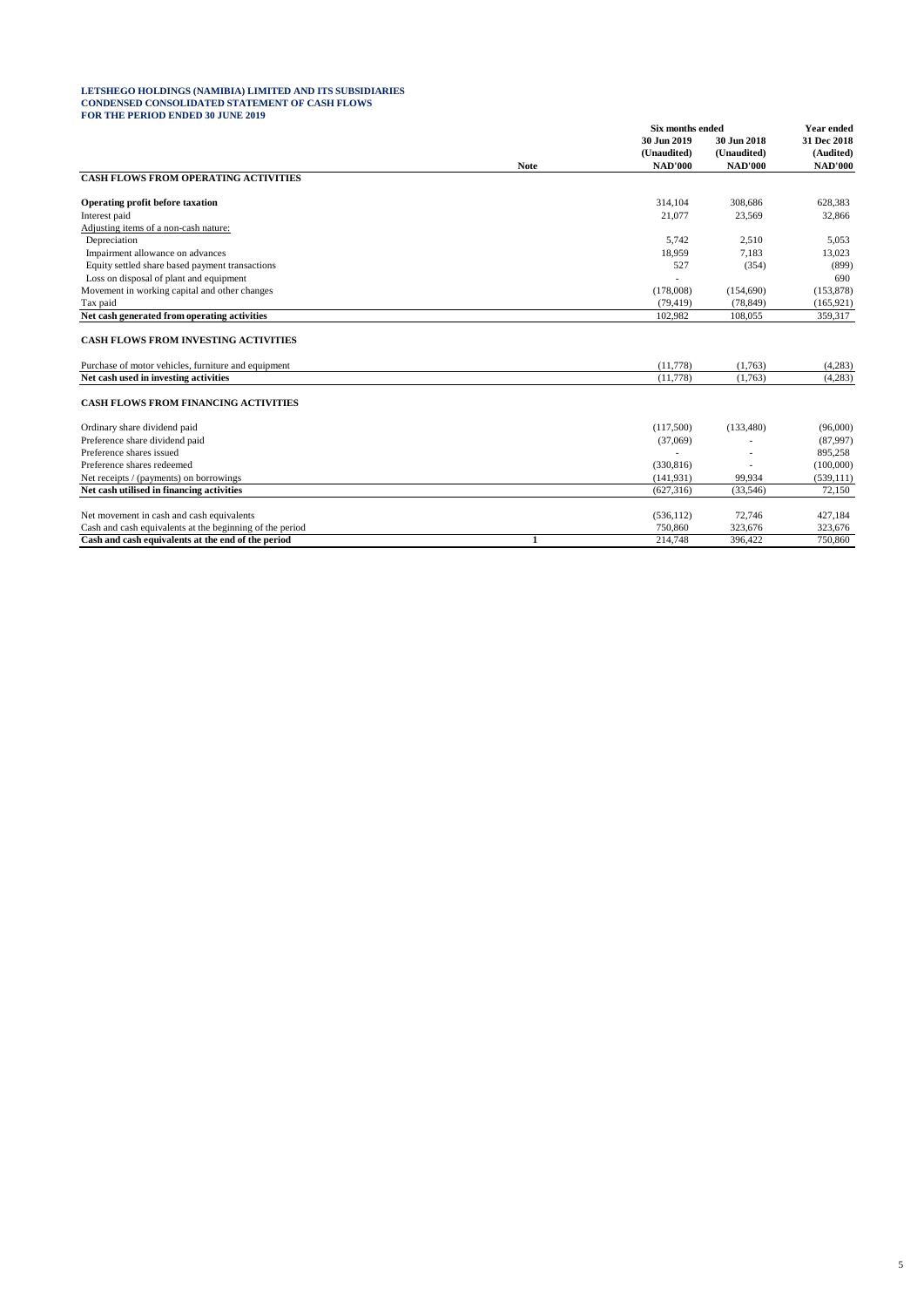# **LETSHEGO HOLDINGS (NAMIBIA) LIMITED GROUP UNAUDITED CONSOLIDATED INTERIM RESULTS**

# **CONDENSED NOTES TO THE CONSOLIDATED INTERIM RESULTS FOR THE SIX MONTHS ENDED 30 JUNE 2019**

|                                      | 30 Jun 2019<br>(Unaudited)<br><b>NAD'000</b> | 30 Jun 2018<br>(Unaudited)<br><b>NAD'000</b> | 31 Dec 2018<br>(Audited)<br><b>NAD'000</b> |
|--------------------------------------|----------------------------------------------|----------------------------------------------|--------------------------------------------|
| 1. Cash and cash equivalents         |                                              |                                              |                                            |
| Cash and balances with banks         | 150,307                                      | 396,422                                      | 496,187                                    |
| Money market placements              | 62,800                                       |                                              | 254,673                                    |
|                                      | 213,107                                      | 396,422                                      | 750,860                                    |
| 2. Other receivables                 |                                              |                                              |                                            |
| Financial                            | 118,898                                      | 140,506                                      | 131,288                                    |
| Non-financial                        | 7,692                                        | 3,625                                        |                                            |
|                                      | 126,590                                      | 144,131                                      | 131,288                                    |
| 3. Advances to customers             |                                              |                                              |                                            |
| Gross advances to customers          | 2,694,763                                    | 2,520,275                                    | 2,577,755                                  |
| Less: Expected credit loss allowance | (32,023)                                     | (20, 246)                                    | (22, 133)                                  |
|                                      | 2,662,740                                    | 2,500,029                                    | 2,555,622                                  |

## **4. Property, plant and equipment**

|                                     | <b>Furniture and</b><br>fittings<br><b>NAD'000</b> | Office<br>equipment<br><b>NAD'000</b> | Computer<br>equipment<br><b>NAD'000</b> | Motor<br>vehicles<br><b>NAD'000</b> | <b>Leasehold</b><br>improvements<br><b>NAD'000</b> | Right-of-use<br>assets<br><b>NAD'000</b> | Total<br><b>NAD'000</b> |
|-------------------------------------|----------------------------------------------------|---------------------------------------|-----------------------------------------|-------------------------------------|----------------------------------------------------|------------------------------------------|-------------------------|
|                                     |                                                    |                                       |                                         |                                     |                                                    |                                          |                         |
| Carrying amount at 01 January 2018  | 1,252                                              | 2,439                                 | 5,734                                   | 390                                 | 1,289                                              | $\overline{\phantom{a}}$                 | 11,104                  |
| <b>Additions</b>                    | 13                                                 | 262                                   | 1.069                                   | $\overline{\phantom{0}}$            | 419                                                | ٠                                        | 1,763                   |
| Depreciation charge                 | (403)                                              | (489)                                 | (1,288)                                 | (60)                                | (270)                                              | $\overline{\phantom{a}}$                 | (2,510)                 |
| Carrying amount at 30 June 2018     | 862                                                | 2,212                                 | 5,515                                   | 330                                 | 1,438                                              |                                          | 10,357                  |
|                                     |                                                    |                                       |                                         |                                     |                                                    |                                          |                         |
| <b>Additions</b>                    | 299                                                | 97                                    | 2.096                                   | $\overline{\phantom{a}}$            | 28                                                 | ٠                                        | 2,520                   |
| Disposals                           |                                                    | (23)                                  | (667)                                   | $\overline{\phantom{0}}$            | $\overline{\phantom{a}}$                           | ٠                                        | (690)                   |
| Depreciation charge                 | (414)                                              | (511)                                 | (1,254)                                 | (60)                                | (304)                                              | $\overline{\phantom{a}}$                 | (2, 543)                |
| Carrying amount at 31 December 2018 | 747                                                | 1,775                                 | 5,690                                   | 270                                 | 1,162                                              |                                          | 9,644                   |
|                                     |                                                    |                                       |                                         |                                     |                                                    |                                          |                         |
| <b>Additions</b>                    | 71                                                 | 191                                   | 11,281                                  | $\overline{\phantom{0}}$            | 235                                                |                                          | 11,778                  |
| Change in accounting policy         |                                                    | $\overline{\phantom{a}}$              | ۰                                       | $\overline{\phantom{0}}$            | $\overline{\phantom{a}}$                           | 13,921                                   | 13,921                  |
| Depreciation charge                 | (251)                                              | (504)                                 | (2,470)                                 | (61)                                | (329)                                              | (2,127)                                  | (5,742)                 |
| Carrying amount at 30 June 2019     | 567                                                | 1,462                                 | 14,501                                  | 209                                 | 1,068                                              | 11,794                                   | 29,601                  |

|    |                                           | 30 Jun 2019<br>(Unaudited)<br><b>NAD'000</b> | 30 Jun 2018<br>(Unaudited)<br><b>NAD'000</b> | 31 Dec 2018<br>(Audited)<br><b>NAD'000</b> |
|----|-------------------------------------------|----------------------------------------------|----------------------------------------------|--------------------------------------------|
| 5. | Trade and other payables                  |                                              |                                              |                                            |
|    | Trade and other payables                  | 42,414                                       | 36,808                                       | 38,431                                     |
|    | Other provisions                          | 662                                          | 394                                          | 393                                        |
|    | Payroll related accruals                  | 7,728                                        | 6,032                                        | 9,588                                      |
|    | Value added tax / withholding tax payable | 4,073                                        | 1,117                                        | 2,459                                      |
|    | Dividend payable                          | $\overline{\phantom{a}}$                     | $\overline{\phantom{a}}$                     | 36                                         |
|    |                                           | 54,877                                       | 44,351                                       | 50,907                                     |
|    | 6. Lease liabilities                      |                                              |                                              |                                            |
|    | Current                                   | 6,023                                        | $\overline{\phantom{0}}$                     |                                            |
|    | Non-current                               | 6,257                                        | $\overline{\phantom{a}}$                     | $\sim$                                     |
|    |                                           | 12,280                                       | $\overline{\phantom{a}}$                     | $\sim$                                     |
|    | 7. Borrowings                             |                                              |                                              |                                            |
|    | Commercial banks                          | 233,574                                      | 138,144                                      | 341,051                                    |
|    |                                           | 233,574                                      | 138,144                                      | 341,051                                    |
| 8. | <b>Intercompany payables</b>              |                                              |                                              |                                            |
|    | Letshego Holdings Limited                 | 106,844                                      | 56,231                                       | 120,452                                    |
|    | Erf 8585 (Pty) Ltd                        | 3,178                                        | 2,770                                        | 2,947                                      |
|    |                                           | 110,022                                      | 59,001                                       | 123,399                                    |
|    | 9. Deposits due to customers              |                                              |                                              |                                            |
|    | Current accounts                          | 3,126                                        | 411                                          | 3,421                                      |
|    | Term deposits                             | 11,024                                       | 40,390                                       | 71,328                                     |
|    |                                           | 14,150                                       | 40,801                                       | 74,749                                     |
|    | 10. Share capital                         |                                              |                                              |                                            |

Issued: 500,000,000 ordinary shares of 0.02 cents each (2018: 500,000,000 ordinary shares of 0.02 cents each) 100 100 100 100 100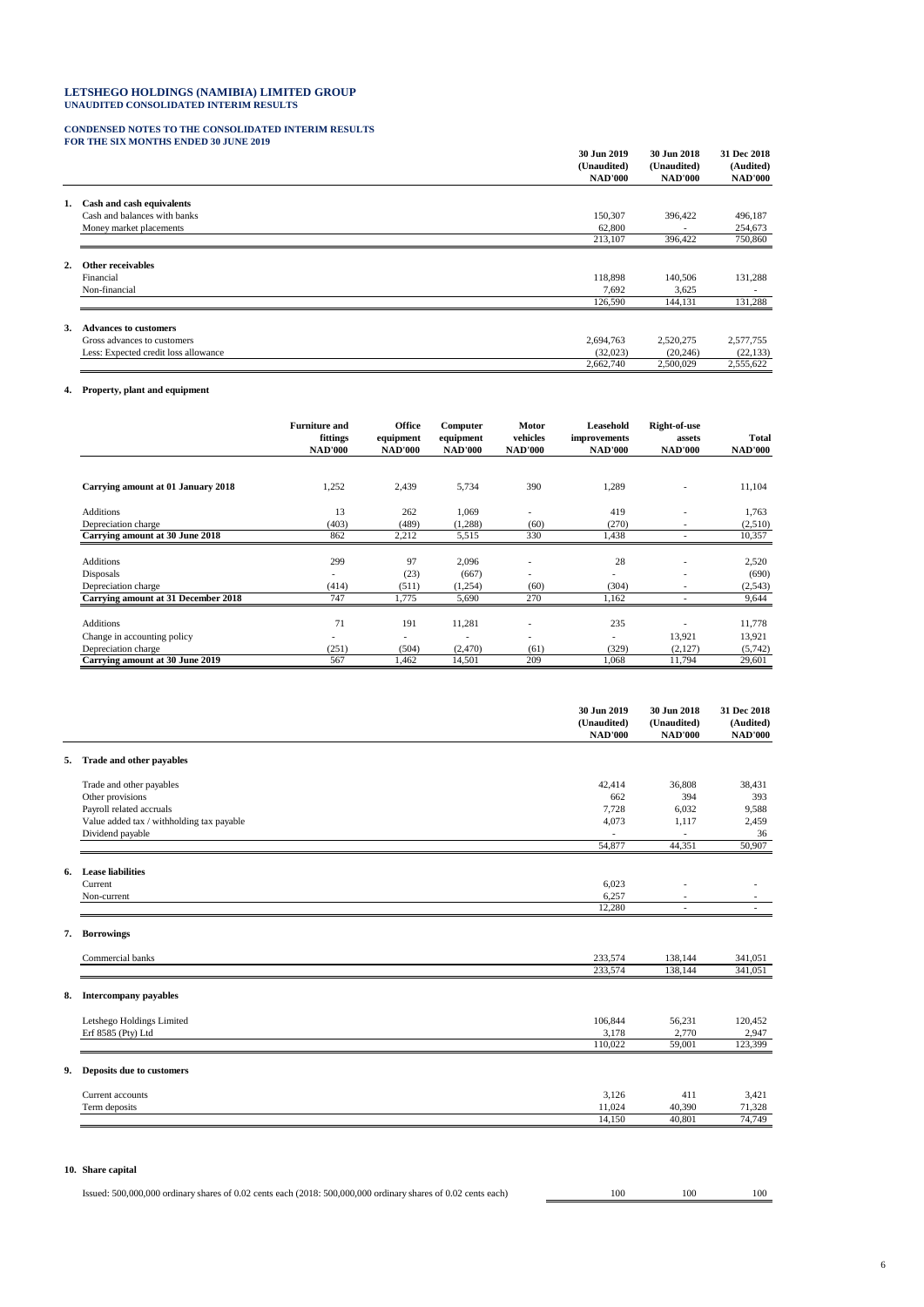### **LETSHEGO HOLDINGS (NAMIBIA) LIMITED GROUP UNAUDITED CONSOLIDATED INTERIM RESULTS**

### **CONDENSED NOTES TO THE CONSOLIDATED INTERIM RESULTS FOR THE SIX MONTHS ENDED 30 JUNE 2019**

|                                                     | 30 Jun 2019<br>(Unaudited)<br><b>NAD'000</b> | 30 Jun 2018<br>(Unaudited)<br><b>NAD'000</b> | 31 Dec 2018<br>(Audited)<br><b>NAD'000</b> |
|-----------------------------------------------------|----------------------------------------------|----------------------------------------------|--------------------------------------------|
| 11. Interest income                                 |                                              |                                              |                                            |
| Advances to customers                               | 300,714                                      | 293,337                                      | 596,693                                    |
| Deposits with banks                                 | 15,707                                       | 8,333                                        | 21,465                                     |
|                                                     | 316,421                                      | 301,671                                      | 618,158                                    |
|                                                     |                                              |                                              |                                            |
| 12. Interest expense                                |                                              |                                              |                                            |
| Intercompany payables and term loans                | 21,077                                       | 23,569                                       | 32,866                                     |
|                                                     | 21,077                                       | 23,569                                       | 32,866                                     |
|                                                     |                                              |                                              |                                            |
| 13. Other operating income                          |                                              |                                              |                                            |
| Dividend income - cell captive                      | 130,458                                      | 128,386                                      | 255,340                                    |
|                                                     | 130,458                                      | 128,386                                      | 255,340                                    |
|                                                     |                                              |                                              |                                            |
| 14. Employee benefits                               |                                              |                                              |                                            |
| Salaries and wages                                  | 21,803                                       | 16,384                                       | 34,598                                     |
| Pension fund and medical aid contributions          | 3,125                                        | 2,290                                        | 4,975                                      |
| Staff incentive                                     | 4,997<br>29,925                              | 5,320<br>23,994                              | 9,690<br>49,263                            |
|                                                     |                                              |                                              |                                            |
| 15. Other operating expenses                        |                                              |                                              |                                            |
| Sales related expense                               | 5,298                                        | 6.713                                        | 5.842                                      |
| Auditors remuneration                               | 1,284                                        | 465                                          | 779                                        |
| Collection fees                                     | 18,324                                       | 17,113                                       | 35,543                                     |
| Consulting and secretarial                          | 4,403                                        | 4,711                                        | 8,455                                      |
| Management fees                                     | 15,258                                       | 19,836                                       | 35,884                                     |
| Depreciation (note 4)                               | 5,742                                        | 2,510                                        | 5,052                                      |
| Directors' remuneration - for services as directors | 885                                          | 1,017                                        | 1,541                                      |
| Computer related expenses                           | 1,517                                        | 1,337                                        | 3,139                                      |
| Office rental                                       | 765                                          | 2,706                                        | 5,977                                      |
| Travel and accommodation                            | 905                                          | 632                                          | 1.865                                      |
| Social responsibility projects                      | 515                                          | 533                                          | 1,588                                      |
| Arrangement fees                                    | ÷.                                           | 2,527                                        | 4,950                                      |
| Administration and guarantee fees                   | 2,401                                        | 992                                          |                                            |
| Telephone & Fax                                     | 1,388                                        | 1,238                                        | 2,672                                      |
| Legal fees                                          | $\overline{\phantom{a}}$                     | $\overline{\phantom{a}}$                     | 2,382                                      |
| Subscriptions and licences                          | 3,748                                        | 3,366                                        | 7,250                                      |
| VAT expense                                         | 6,127                                        | 2,663                                        | 15,002                                     |
| Other operational expenses                          | 4,196<br>72,756                              | 3,771<br>72,130                              | 8,015<br>145,936                           |
|                                                     |                                              |                                              |                                            |
| 16. Credit impairment (release) / charge            |                                              |                                              |                                            |
| Amounts written off                                 | 44,501                                       | 43,137                                       | 104,299                                    |
| Recoveries during the period                        | (53, 593)                                    | (48, 041)                                    | (99,097)                                   |
| Impairment adjustment                               | 18,959                                       | 7,184                                        | 13,024                                     |

### **17. Significant changes in the current reporting period**

Although the local economic conditions have affected market confidence and consumer spending patterns, the group remains well placed to grow revenues<br>through ongoing innovation and pursuit of its inclusive finance strategy

### **18. Segment information**

The group considers its banking and other financial services operations as one operating segment. There are no other components. This is in a manner consistent with the internal reporting provided to the chief operating decision-maker, identified as the Chief Executive Officer of the group. The chief operating decision-<br>maker is the person that allocates resources to and assesses

### **19. Events occurring after the reporting period**

There are no significant reportable events that have occurred since the end of the reporting period.

9,867 2,280 18,226